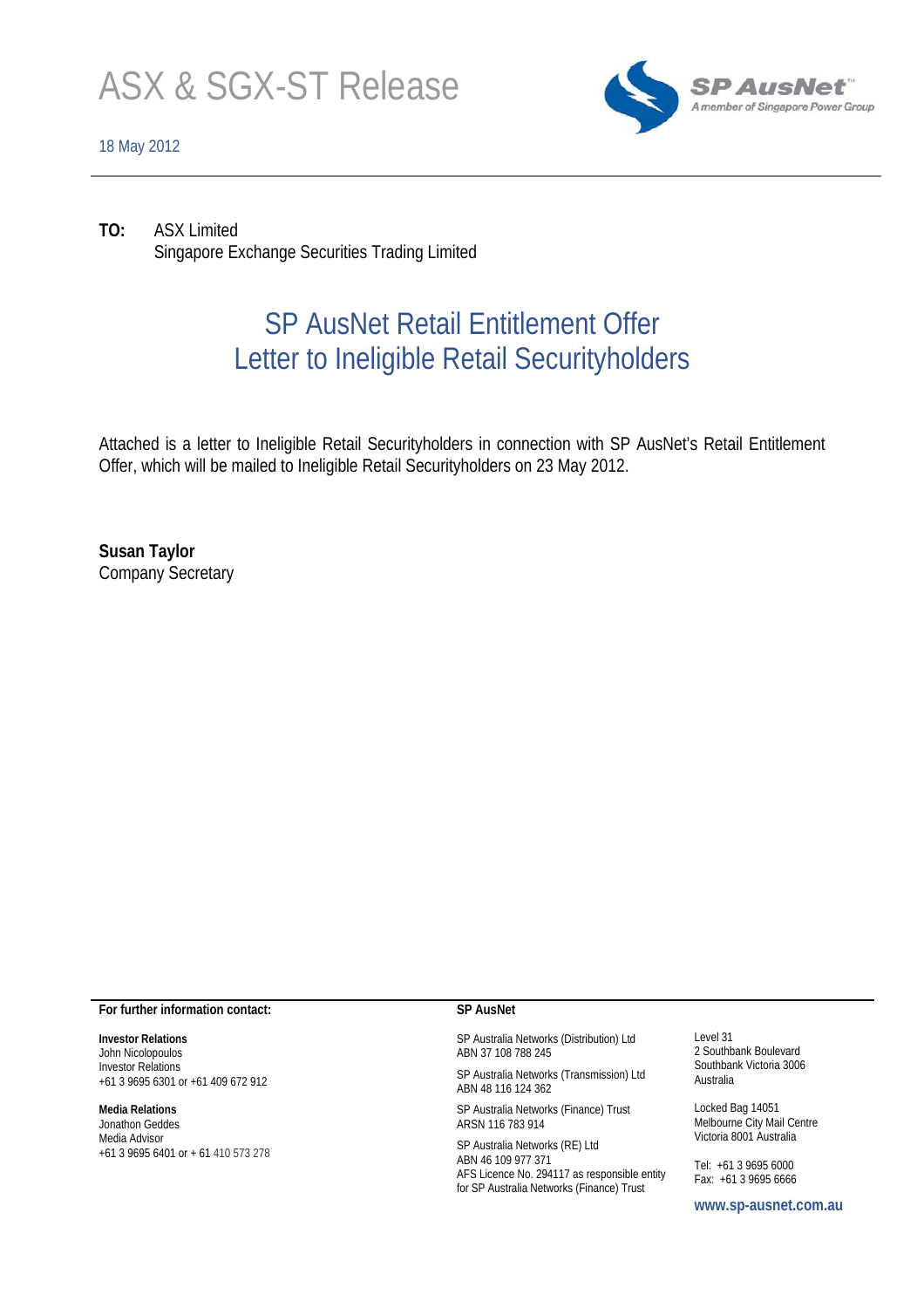

23 May 2012

Dear Securityholder

## **SP AusNet Entitlement Offer – Notification to ineligible retail securityholders**

As announced on Wednesday, 16 May 2012, SP AusNet Group ("**SP AusNet**") is undertaking a 3 for 20 pro rata accelerated non-renounceable entitlement offer of ordinary securities to raise up to approximately A\$434 million (the "**Entitlement Offer**"). SP AusNet comprises SP Australia Networks (Transmission) Ltd (ABN 48 116 124 362), SP Australia Networks (Distribution) Ltd (ABN 37 108 788 245) and SP Australia Networks (Finance) Trust (ARSN 116 783 914), the responsible entity of which is SP Australia Networks (RE) Ltd (ABN 46 109 977 371).

The Entitlement Offer comprises an offer to institutional securityholders ("**Institutional Entitlement Offer**") and an offer to retail securityholders ("**Retail Entitlement Offer**"). Under the Retail Entitlement Offer, existing SP AusNet retail securityholders who are eligible to participate will be offered 3 new fully paid ordinary stapled securities in SP AusNet (each a "**New Stapled Security**") for every 20 existing ordinary stapled securities in SP AusNet ("**Stapled Securities**") held on Monday, 21 May 2012 at:

- (a) 7:00pm (AEST) in respect of retail security holders who are eligible to participate in the Retail Entitlement Offer in Australia and New Zealand;
- (b) 5:00pm (Singapore Standard time) in respect of retail security holders who are eligible to participate in the Retail Entitlement Offer in Singapore,

at A\$1.00 per New Stapled Security ("**Offer Price**") for eligible retail security holders in Australia and New Zealand and at S\$1.25 for eligible retail securityholders in Singapore, together with an ability to apply for additional New Stapled Securities at the Offer Price.

## **Retail Entitlement Offer**

Securityholders who are eligible to participate in the Retail Entitlement Offer are securityholders who:

- (a) if in Australia or New Zealand:
	- (i) are registered as a holder of Stapled Securities as at 7.00pm (AEST) on 21 May 2012; and
	- (ii) have registered addresses in Australia or New Zealand;
- (b) if in Singapore:
	- (i) are registered as a holder of Stapled Securities as at 5.00pm (Singapore Standard time) on 21 May 2012; and
	- (ii) have mailing addresses registered with The Central Depository (Pte) Limited ("**CDP**") in Singapore as at 5.00pm (Singapore Standard time) on the Record Date, or who have, at least three (3) Market Days prior to the Record Date, provided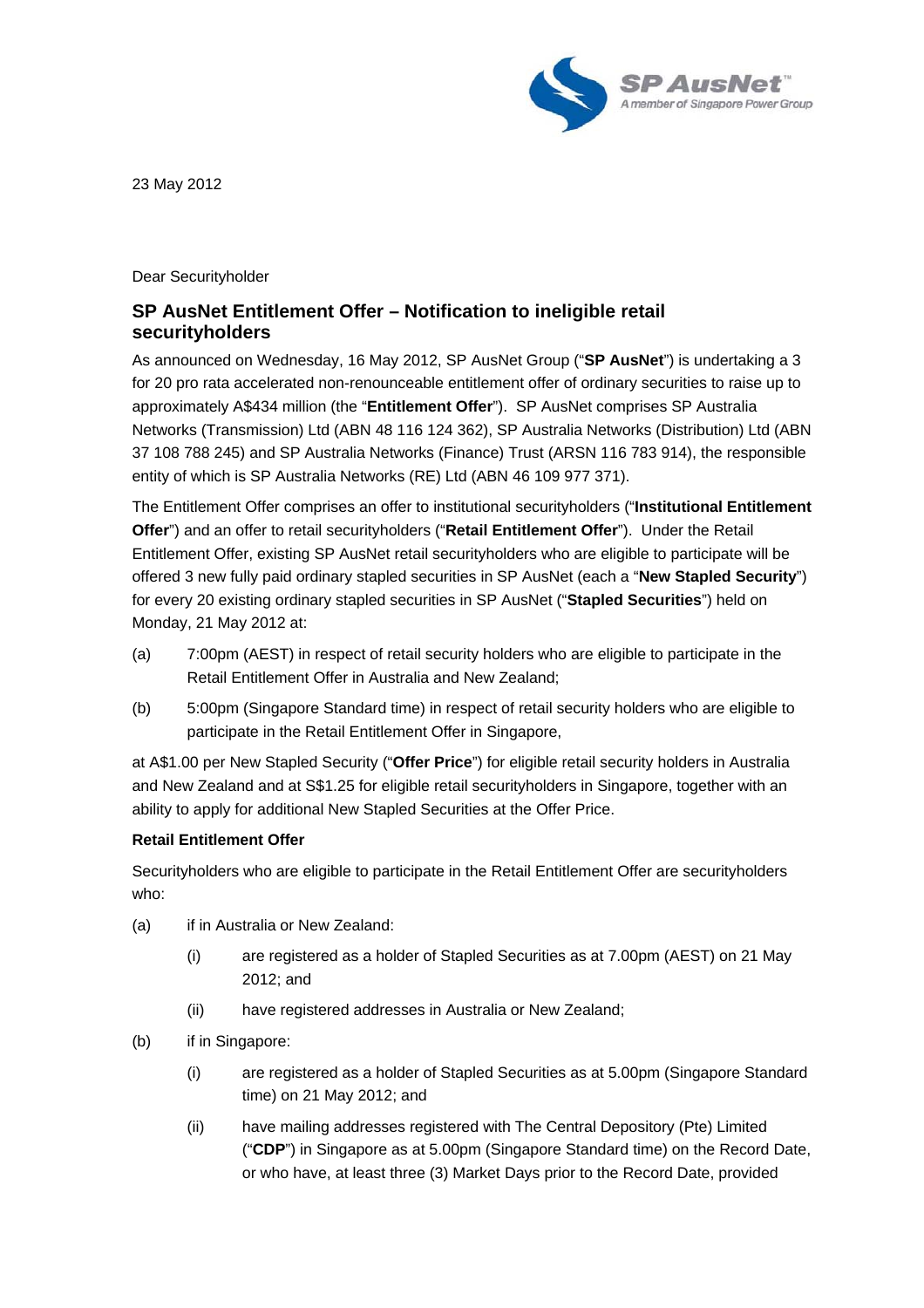CDP with mailing addresses in Singapore for the service of notices and documents;

- (c) are not in the United States and are not a "US Person" (as defined under Regulation S under the United States Securities Act of 1933, as amended (the "**Securities Act**")) ("**US Person**") and are not acting for the account or benefit of a US Person;
- (d) are not an Institutional Securityholder (as defined below) or Ineligible Retail Securityholder (as defined below) and have not participated under the Institutional Entitlement Offer; and
- (e) are eligible under all applicable securities laws to receive an offer under the Retail Entitlement Offer.

## ("**Eligible Retail Securityholders**").

As you do not satisfy the eligibility criteria for Eligible Retail Securityholders, SP AusNet is unfortunately unable to extend to you the opportunity to participate in the Retail Entitlement Offer.

This notice is to inform you that you are not eligible to apply for New Stapled Securities and you will not be sent a copy of the offering materials relating to the Retail Entitlement Offer. This letter is not an offer to issue New Stapled Securities to you, nor an invitation for you to apply for New Stapled Securities. You are not required to do anything in response to this letter.

The restrictions upon eligibility are because of legal limitations in some countries, the relatively small number of securityholders there, the small number of securities they hold and the potential cost of complying with regulatory requirements in those countries. SP AusNet has determined, pursuant to Listing Rule 7.7.1(a) of the ASX Listing Rules, that it would be unreasonable to make offers to securityholders in all countries in connection with the Retail Entitlement Offer. Accordingly, in compliance with ASX Listing Rule 7.7.1(b), SP AusNet wishes to advise you that it will not be extending the Retail Entitlement Offer to you.

As the Retail Entitlement Offer is non-renounceable, you will not receive any value for entitlements in respect of any New Stapled Securities that would have been offered to you if you were eligible to participate in the Retail Entitlement Offer. The Retail Entitlement Offer is fully underwritten.

If you have any questions in relation to any of the above matters and this letter, please contact the SP AusNet Offer Information Line on 1800 240 836 (from within Australia) or +61 3 9415 4142 (from outside Australia) from 8.30am to 5.00pm (Australian Eastern Standard Time) Monday to Friday.

## **Defined terms used in this letter**

**Institutional Securityholder** means an Institutional Investor who held Stapled Securities on the Record Date and (1) participated in the Institutional Entitlement Offer; or (2) is located outside the jurisdictions to which the Institutional Entitlement Offer was extended.

**Ineligible Retail Securityholder** means any person who is not an Eligible Institutional Securityholder or an Eligible Retail Securityholder.

For other questions, you should consult your broker, solicitor, accountant, financial adviser or other professional adviser.